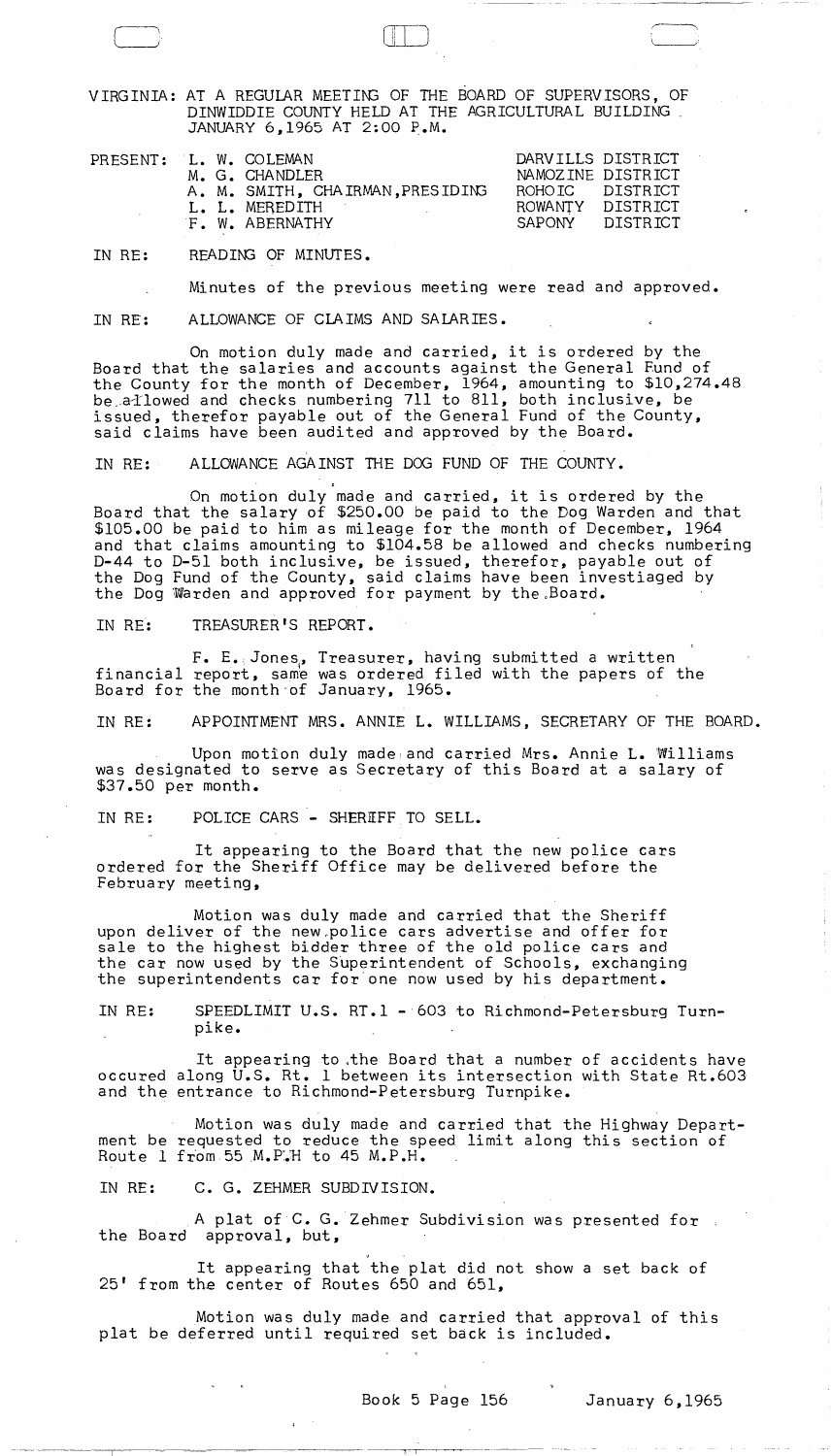IN RE: L. H. GRIFFIN SUBDIVISION,FINAL PLAT.

The final plat of L. H. Griffin Subdivision was presented for approval and it appearing that several items on said plat do not meet the requirements of the subdivision ordinance of Dinwiddie County,

Motion was duly made and carried that no action be taken on this at the present time.

IN RE: ROOSEVELT AVE - SECTION 3 PARKVIEW SUBDIVISON -VACATE.

It appearing to the Board that the Richmond-Petersburg Turnpike aquired part of Roosevelt Avenue in Section 3 of Parkview<br>Subdivision and,

Upon the request of Alfred H. Haase, Subdivider and owner of said property, from which no lots have been sold,

Motion was duly made and carried that Roosevelt Avenue. be and hereby is, vacated.

IN RE: JAMES A. MUSGROVE - 1 ACRE.

James A. Musgrove appeared before the Board to discuss the size of a parcel to be cut from acreage to be subdivided later and was advised to place 1 acre or more in the parcel.

IN RE: DOGS CONFINED.

It appearing to the Board that it will be necessary to confine the dogs. in the County so the number of stray dogs can be reduced, which is a set of the contract of the contract of the contract of the contract of the contract of the contract of the contract of the contract of the contract of the contract of the contract of the contract of the

Motion was duly made and carried.that,all dogs in Dinwiddie County shall be confined by their owners for a period of two weeks in each District as follows:

> Darvills District - April 5th thru 17th Sapony Namozine Rowanty Rohoic  $District - April-19th$  thru 30th District - May 3 thru 14th District - May 17 thru 29th

And the Clerk is directed to give proper notice of a hearing on this Ordinance at the. regular meeting on February 3rd at which time all will be heard for or against said ordinance.

IN RE: AMENDMENT!TO DOG ORDINANCE - CHANGING AGE,REQUIRED FOR VACCINATION FROM 4MONTHS to 6 MONTHS.

It appearing to the Board that Veterinarians do not recommend vaccinating puppies for. rabies until they are 6 months old or over,

Motion was duly made and carried that Section 1 Paragraph (A) be amended.

IN RE: DOE SEASON - CLOSE FOR 1965-66 SEASON.

A number of hunters having expressed concern to the Board members about the open season on doe deer in Dinwiddie County,

Motion was duly made and carried that the Commission of Game and Inland Fisheries be requested to close the open season on doe deer in Dinwiddie County for 1965-66 season.

IN RE: REMODELING COURTHOUSE ETC.

 $\mathbf{A}$  $\sim 10$ 

 $\sim 200$ 

The Planning Commission having been requested to make a study of remodeling courthouse buildings and the commission having consulted with architects submitted the following proposal having constitute with dishibutes submitted the roffolding proposar

 $\sim 100$ 

 $\sim 10$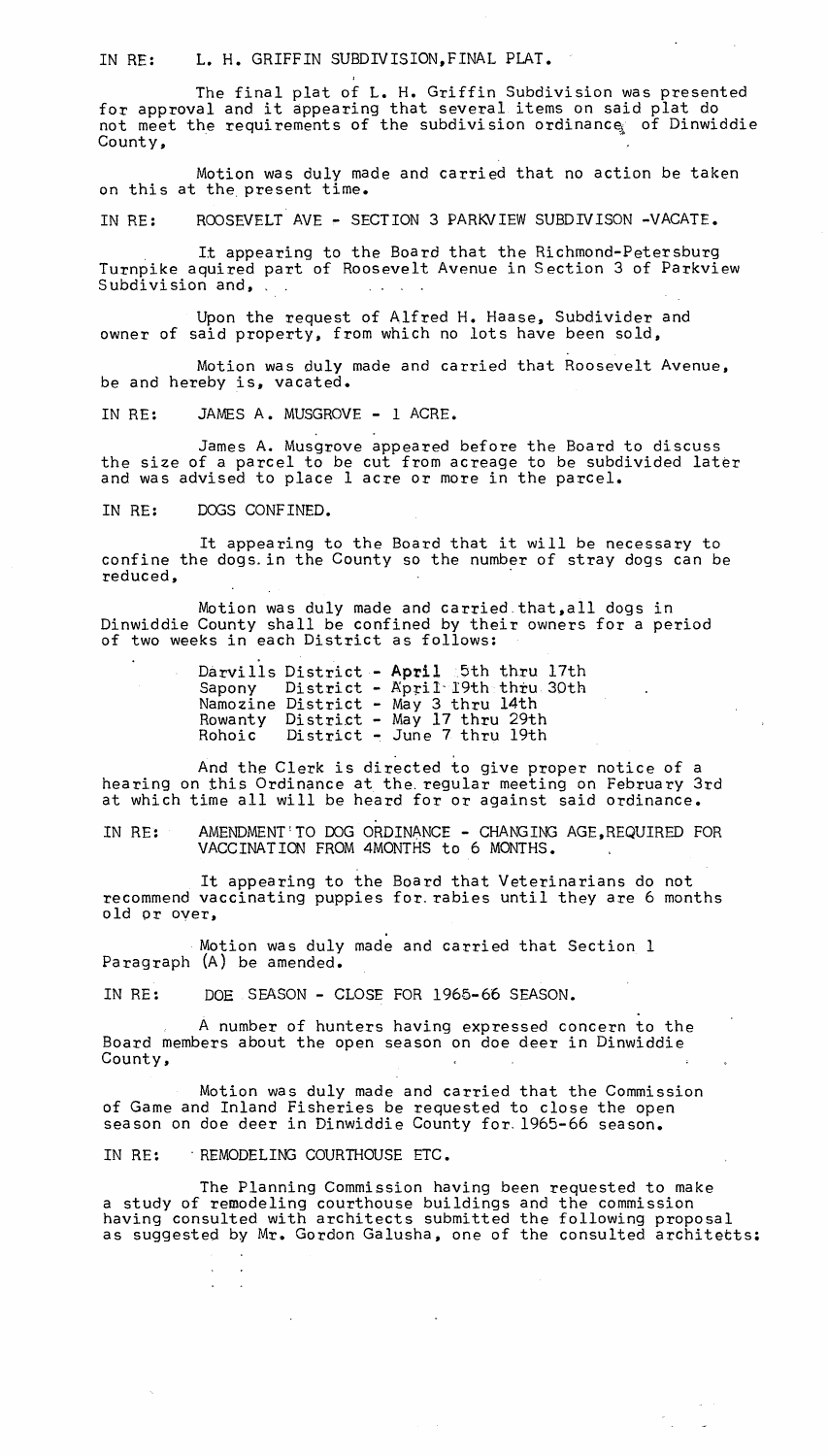FIRST: Construct an addition to the Agricultural Building to take care of the needs of the Superintendent of Schools.

,--------- - -- ~~----------.--~.-- .. -----.-. ---\_.\_- - -----------

SECOND: Construct of building across the street in the area of the present book storage building and well to take care of the needs of the Treasurer and Commissioner of Revenue.

THIRD: Renovate the first floor of the courthouse building converting the areas to the right and left of the corridor and th'e corridor into a county courtroom. This courtroom will extend from the front. lobby to the transverse rear corridor. The small office that is adjacent to this area in the left wing can be used as a Judge's Chamber. A stair should be installed in the area which is now the Treasurer's Office running to the second floor to allow the Commonwealth Attorney, Sheriff, Prisoners and Official Personnel to get up to the Circuit Court Room from the rear of the courthouse. The County courtroom shall have trim and finishes similar to the Circuit Courtroom.

FOURTH: Renovate 2nd floor of the Circuit Courtroom, installing new acoustical ceiling, furr existing walls and replaster, patch existing windows and trim as necessary, install new doors and hardware, install chair rail and cornice in front lobby and Circuit Courtroom, panel wall at the bench end of room,install new flooring throughtout, construct new stairs to the Courtroom, install door between front lobby and first floor corridor, repaint all paintable surfaces on interior and exterior, install new public toilets on the first floor - in area of existing toilets, install central air conditioning, install new lighting throughout, rework wiring as necessary rework roof, qutter and downspouts as necessary, rework exising structure as necessary to make the building secure.

FIFTH: Renovate Clerk's Office by installing new mineral tile ceiling, furr existing exterior walls and replaster,<br>patch existing plaster on partitions, install new flooting (vinyl asbestos), patch doors and windows as required, paint all paintiable surfaces inside and out, repair roof (possible new roof), install central air conditioning, install new lighting throughout, rework wiring as necessary.

SIXTH: Make an effort to reach an agreement with the City<br>of Petersburg to house County prisoners in the City. jail. If no agreement can be made construct new<br>jail for 20 prisoners behind the existing courthouse, attached to the courthouse by covered walk. Sheriff's Office be in the jail, reroute road behind jail.

NOTE: Land should be purchased within the immediate area of the courthouse for additional parking and I suggest that this land be in the area of the proposed building for the Commissioner of Revenue and Treasurer.

Motion was duly made and carried that the report be accepted and the Board appreciation be extended to the Planning Commission and Mr. Galusha.

IN RE: EDUCATIONAL BUILDING.

- ----~. ~---- -\_-""-~--:----\_\_ -------:~-\_-\_\_\_\_ ~~-rr---t· .. ...,...

As the first phase of the proposed building program,

 $\sim 1$ 

Motion was duly made and carried that Mr. George, Hodge and Mr. B. F. Bedwell complete preliminary plans and have specification prepared for the School Board Building said building to be an addition to the Agricultural Building running parallelwith with  $U.S.$  #1.